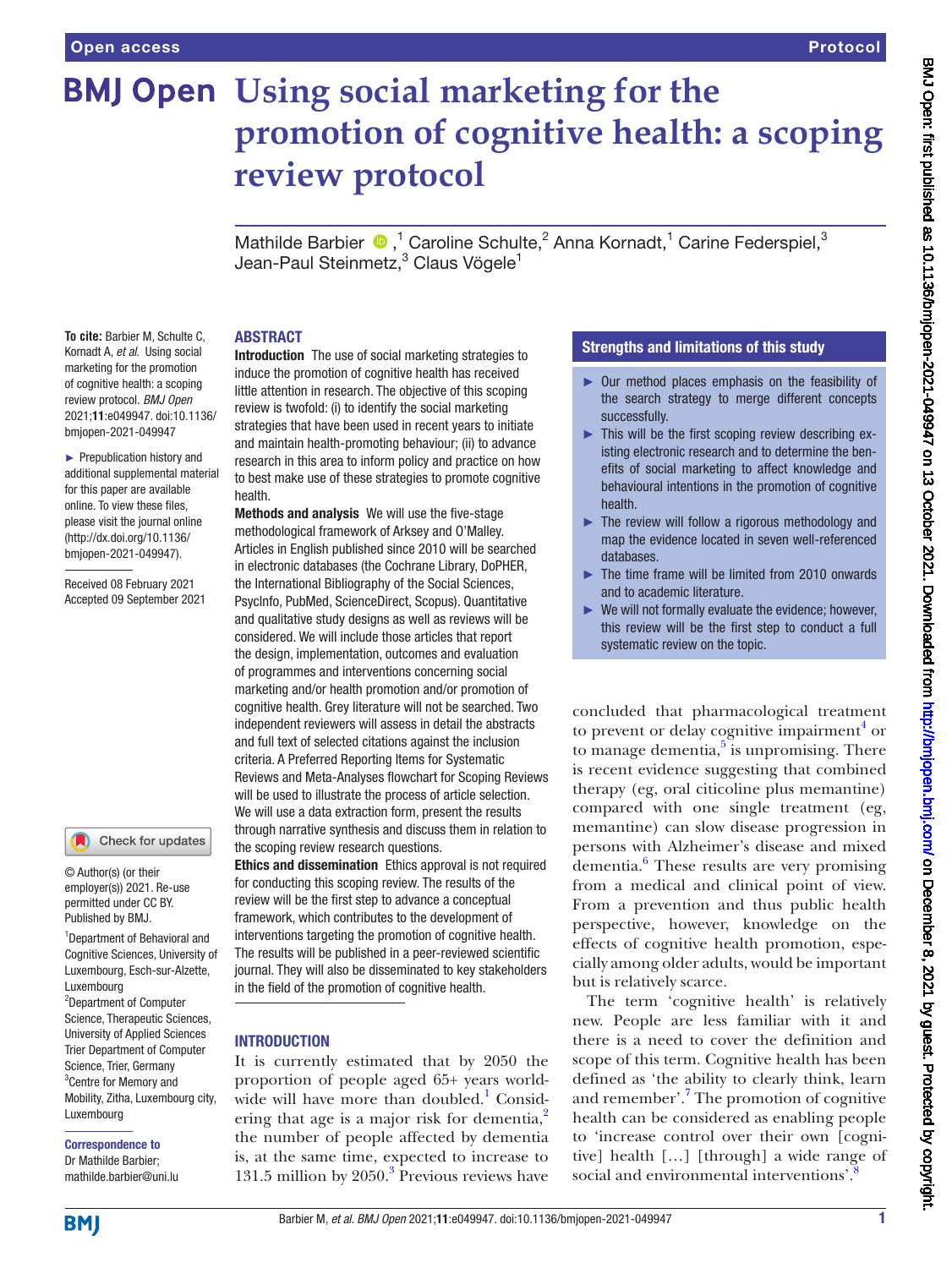Potentially modifiable risk factors for cognitive impair-ment have been described in the literature.<sup>[9](#page-4-8)</sup> They include alcohol consumption, depression, diabetes, hypertension, obesity, smoking and social isolation. One way of targeting these risk factors is through health promotion interventions.[8](#page-4-7) There is growing consensus worldwide that maintaining and promoting cognitive health has become essential for healthy ageing.<sup>[10](#page-4-9)</sup>

Recent recommendations $11$  encourage the use of non-pharmacological interventions and prioritise the implementation of longitudinal studies when evaluating cognitive rehabilitation and/or cognitive stimulation therapy. They also call on community-based cognitive interventions provided by caregivers. This requires both training caregivers and making older people and their families aware of the importance to participate in these interventions.<sup>[12](#page-4-11)</sup>

The ACTIVE study<sup>13</sup> was the first large-scale, multisite randomised controlled trial to compare the long-term effects of three cognitive training interventions for maintaining independence in older adults. The results suggested that cognitive training is a protective factor, thus reducing the prevalence of dementia. Subsequently, further initiatives were introduced for the promotion of cognitive health. Pilot studies have tested the implementation of programmes enabling healthy seniors to learn a new language, $14$  or a dual-tasking tool enabling older adults (with or without mild cognitive impairment) to train their cognitive and physical functions at the same  $time.<sup>15</sup>$  A web-based tool was developed for educating older people on the promotion of cognitive health and helping them improve their health-related behaviors.<sup>16</sup> A 24-week multicomponent intervention programme was implemented in older adults with mild cognitive impairment to promote community activity using community resources.<sup>[17](#page-4-16)</sup> The programme included physical, cognitive and social activity. The results demonstrated significant intervention effects on both cognitive and physical functions. These recent initiatives look promising for the promotion of cognitive health. Nevertheless, further research is needed, for example on the long-terms effects.[17 18](#page-4-16) In addition, there remains a substantial gap in how to turn recommendations into practice for the promotion of individuals' cognitive health.[19](#page-4-17)

Designing interventions with the aim of promoting health may be a complex challenge for a practitioner or a researcher.<sup>[20](#page-5-0)</sup> Wold and Mittelmark<sup>21</sup> have argued in favour of expanding health promotion as a transdisciplinary research field. In this regard, social marketing constitutes one potential approach guiding the development of health promotion interventions. $22-24$  Social marketing aims at (i) identifying marketing principles that can be applied to reach a prosocial goal and (ii) providing a useful theoretical framework for designing interventions and services that will contribute to the development of prosocial behaviours.<sup>25</sup> Thus, a social marketing strategy consists of a creation and administration of a marketing plan to effectively attract, motivate

and retain an audience in performing a targeted prosocial behaviour. In the field of health, marketing has been defined as a person-centred approach by aligning health (promotion) services with specific characteristics and needs of the targeted populations.<sup>26</sup>

Social marketing offers strategies $27$  that may be used to address wider determinants of health and to develop efficient public health interventions. Segmentation is one of those strategies allowing to identify healthcare consumer profiles.<sup>28</sup> Tailoring is another important strategy to adapt a service or an intervention to segments of the targeted audience. A recent study showed that tailored communication was more effective in increasing health screening behaviours in primary prevention than non-tailored communication[.29](#page-5-7) The marketing mix, historically known as the 4Ps—Product, Price, Place and Promotion—can also be helpful. This strategy has been used for example as an approach in public health to categorise the existing nutrition policies, assess their perceived effectiveness and set guidelines for future policy actions. $30$  With regard to health promotion, a recent systematic review has shown that the use of social marketing strategies was effective in increasing participation in, or the level of physical activity among older adults.<sup>[31](#page-5-9)</sup>

The Behaviour Change Wheel $32$  (BCW) is a model created from a review of frameworks for social marketing. Based on this model, it is possible to identify, for the first time, how elderly people perceive their capability, opportunity and motivation to adopt cognitive health promoting behaviours. This market analysis can be obtained from in-depth interviews. Then, a selfreported questionnaire, aligned with the findings from the interviews, will allow to link the capability, opportunity and motivation to the levers of action that should be addressed for each of these components. These levers are categorised as: (i) intervention functions, for example, education, incentivisation, environmental restructuring, modelling or enablement and (ii) policy categories, for example, social planning, service provision, regulation or legislation. Social marketing strategies may concern implementation intentions to increase capability, and ultimately, motivation and participation of older people in behaviour promoting cognitive health. They may also concern the use of public media to increase opportunity for the older people who lack knowledge to get familiar with this domain of their health, and to identify available resources in their local area that will help them maintaining their cognitive health. A last but not least strategy may concern the use of a social identity approach, for example, through positive social norms, to enhance the motivation of older people health-promoting behaviour with regard to their cognitive health. The BCW is one of the ways we can target and segment cognitive health promotion interventions according to the audience's needs. Social marketing is able to provide the healthcare sector and the government with realistic goals and action strategies in promoting cognitive health among older adults. Efficacy will be measured directly by monitoring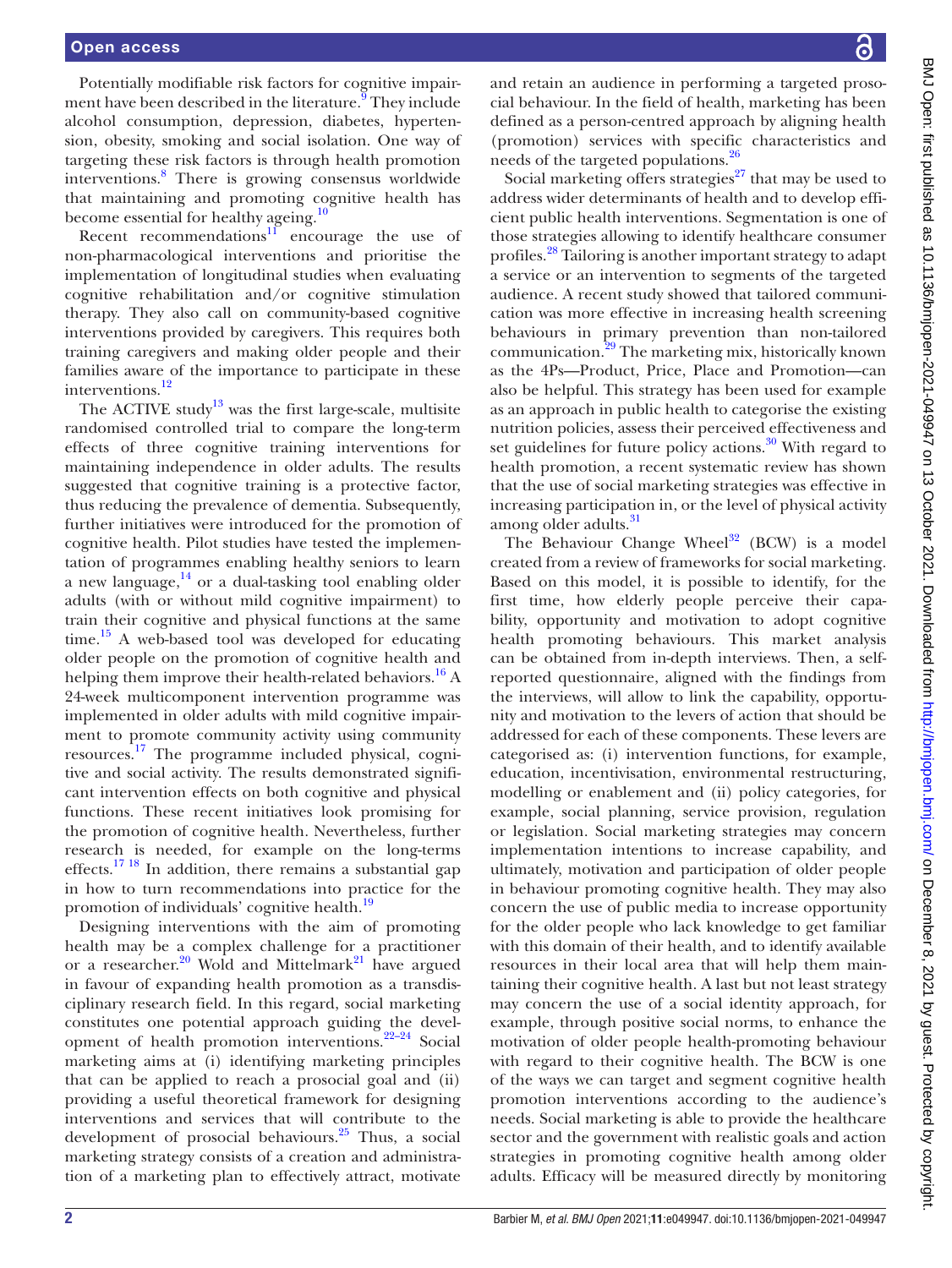the number of people using the services (programmes and interventions) designed to promote cognitive health. A cumulative positive effect can also be observed. If older people use these services more and feel empowered to do so, they will be potentially more motivated and committed to continue using these services, and hence to promote the services among their acquaintances and family.

The potential of social marketing research has not yet been fully developed. We need more evidence to learn how social marketing strategies can be interconnected to further advance the promotion of health in general, and the promotion of cognitive health, in particular. We also need to know how this better understanding can further inform the development and implementation of effective population-based programmes and interventions. Scoping reviews are well-suited for providing a comprehensive overview on a particular topic.<sup>33</sup> One of its greatest strengths is to embrace sources of evidence as a whole. Scoping reviews are a multi-method $34$  approach. They aim to provide an integrative synthesis, which is limited to a given topic. $35$  They follow a rigorous and replicable scientific method.<sup>34 36</sup> Due to the heterogeneity in the sources of evidence included, one main limitation, however, is that scoping reviews do not formally assess quality. $36\frac{37}{10}$  Therefore, scoping reviews might be more useful to assess information prior to a full systematic review rather than to inform practice.<sup>38</sup>

A preliminary search of PubMed and DoPHER was conducted using the terms "cogniti\*" AND "health\*" AND "market\*". We found neither scoping nor systematic reviews on this topic. In line with the rationale for conducting scoping reviews, we will map the evidence to explore whether health marketing strategies can inform the efficient implementation and use of services aiming at the promotion of cognitive health. A main goal is to identify in the literature the potential and the gaps concerning this topic. A related goal is to provide the scientific community and policymakers with future research directions. The scoping review will systematically review the literature in three concept groups: (i) social marketing, (ii) health promotion, (iii) cognitive health. The first concept group concerns the identification of social marketing strategies that have been shown to be effective in changing people's health behaviours or attitudes. In the second concept group we will explore the methods and approaches that have been used to successfully promote healthy lifestyle behaviours in various areas. The third concept group will focus on the methods and approaches that have been used to promote cognitive health.

### **METHODS**

### Patient and public involvement

Neither patients nor the public were involved in developing the present protocol.

The protocol has been developed using the five-stage methodological framework developed by Arksey and

O'Malley,<sup>[36](#page-5-14)</sup> and updated by Levac *et*  $a^{3/4}$  and the Joanna Briggs Institute. $39$  The stages consist of: (i) identifying the research question(s), (ii) identifying relevant studies, (iii) study selection, (iv) charting the data and (v) collating, summarising and reporting the results.

### Stage I: identifying the research question(s)

The scoping review will address the following questions:

- ► Which social marketing strategies have already been designed and implemented in a public health setting?
- Which populations and contexts were targeted in health marketing programmes and interventions?
- Have health social marketing interventions resulted in positive outcomes in empowering people?
- What programmes and interventions (including their goals and characteristics) have been designed and/or implemented to promote cognitive health?
- ► What are the challenges for research and practice in merging social marketing strategies with the promotion of cognitive health?

### Stage II: identifying relevant studies Search strategy

The study will be conducted from 1 November 2021 to 31 June 2022. As a preliminary step, all the publications in English prior to 2010 will be checked electronically in the Cochrane Library. Then, articles published in peer-reviewed scientific journals will be searched in the following web databases: the Cochrane Library, DoPHER, the International Bibliography of the Social Sciences, PsycInfo, PubMed, ScienceDirect, Scopus. Based on our preliminary searches, and due to the constraints in time and resources available, only publications in English and from 2010 to the present will be searched during this stage. Two reviewers (MB and CS) will perform the literature search independently.

[Table](#page-3-0) 1 gives a summary of the search terms to be used in each of the three concept groups related to social marketing, health promotion and cognitive health. Combinations of different terms will be implemented by using the Boolean operator OR.

The text words contained in the titles and abstracts of relevant articles, and the index terms used to describe the articles will be used to develop a full search. Finally, the reference lists of articles included in the review will be screened for additional papers.

### Stage III: selection of studies

Two reviewers (MB and CS) will screen the titles and abstracts independently. All identified records will be collated and uploaded into Mendeley, and duplicates will be removed. Once screening is complete, inter-rater reliability will be assessed using Cohen's Kappa statistic and results will be discussed between the two reviewers. Any disagreement that cannot be resolved will be submitted to a third person of the research team for resolution.

The full text of selected citations will then be assessed in detail against the inclusion criteria by the two reviewers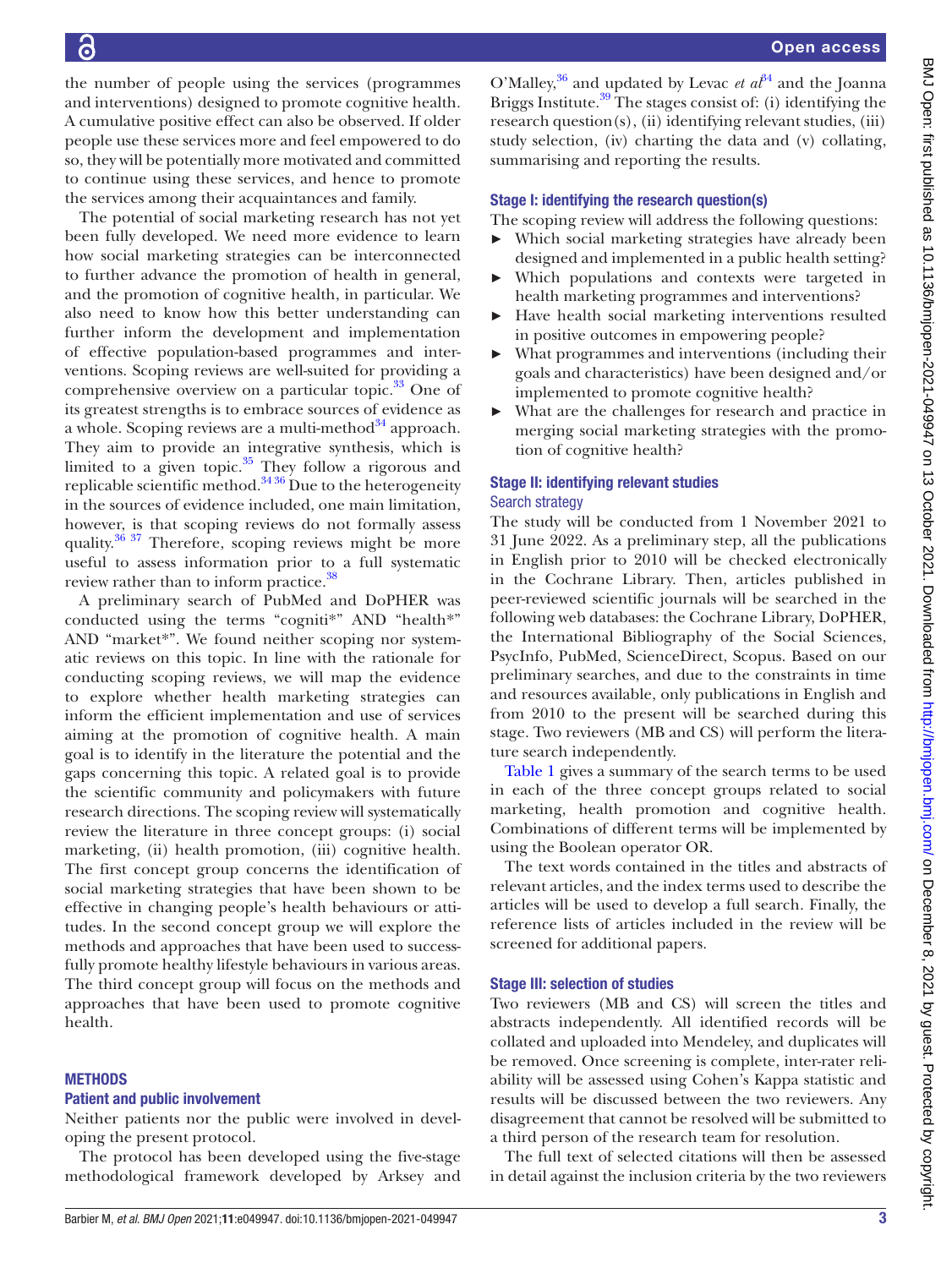<span id="page-3-0"></span>

| <b>Table 1</b> Search concepts and terms used |                             |                             |
|-----------------------------------------------|-----------------------------|-----------------------------|
| Concept 1: social marketing                   | Concept 2: health promotion | Concept 3: cognitive health |
| "marketing" OR                                | "health"                    | "brain health" OR           |
| "market* approach*" OR                        | "health* behaviour*" OR     | "cognitive" OR              |
| "marketing mix" OR                            | "health* behavior*"         | "cognitive abilit*" OR      |
| "market* segment*" OR                         | "healthy lifestyle" OR      | "cognitive funct*" OR       |
| "market* strateg*" OR                         | "health promot*" OR         | "cognitive health" OR       |
| "social marketing" OR                         | "health-promoting" OR       | "cognitive skill*" OR       |
|                                               | "prevent*" OR               | "healthy ageing" OR         |
| "tailoring"                                   | "public health"             | "healthy aging" OR          |
|                                               |                             | "healthy brain"             |

independently. Inter-rater reliability will also be assessed at this stage using Cohen's Kappa, and any doubt, question or disagreement will be resolved through discussion or by calling in a third party, if necessary. Reasons for exclusion of full-text articles that do not meet the inclusion criteria will be recorded and reported in the scoping review.

The inclusion and exclusion criteria are presented in [table](#page-3-1) 2 using the population, concept and context eligibility criteria for scoping reviews.

We will consider studies that include the design of and the evidence concerning (i) social marketing interventions targeting the promotion of health and (ii) interventions targeting the promotion of cognitive health. Studies performed in any country will be of interest, and studies conducted in any setting will be considered. We will include both primary and intervention research. We will examine different types of evidence reviews (eg, 'state of the art' reviews, conceptual reviews, realistic reviews, critical reviews, narrative reviews), and we will look at

qualitative, quantitative and multi-methods studies. Protocols published in peer-reviewed scientific journals will also be included. Any change in inclusion and exclusion criteria will be reported in the full scoping review.

The results of the search will be reported in full in the final scoping review and presented in a Preferred Reporting Items for Systematic Reviews and Meta-analyses for Scoping Reviews flow diagram[.40](#page-5-17)

# Stage IV: extracting and charting the results

Data will be extracted from papers included in the scoping review using a data extraction form adapted from the Cochrane Collaboration.<sup>41</sup> A copy of this form is available as an [online supplemental file.](https://dx.doi.org/10.1136/bmjopen-2021-049947) The data extracted will include specific details about the population and settings, methods, participants, procedure, results and applicability relevant to the review questions. The draft data extraction tool will be modified and revised as necessary during the process of extracting data from each paper included. Changes will be detailed in the full scoping review. Data

<span id="page-3-1"></span>

| Table 2       | Inclusion and exclusion criteria                                                                                                                                                                                                                                                                                                                                  |                                                                                                                                                                                                                                      |  |  |  |
|---------------|-------------------------------------------------------------------------------------------------------------------------------------------------------------------------------------------------------------------------------------------------------------------------------------------------------------------------------------------------------------------|--------------------------------------------------------------------------------------------------------------------------------------------------------------------------------------------------------------------------------------|--|--|--|
|               | <b>Inclusion criteria</b>                                                                                                                                                                                                                                                                                                                                         | <b>Exclusion criteria</b>                                                                                                                                                                                                            |  |  |  |
| Population    | Adults from any age group directly targeted by programmes and<br>interventions aiming at the promotion of (cognitive) health.<br>Family and community of the target audience as well as physicians,<br>caregivers and health practitioners who are involved in designing and<br>implementing interventions.                                                       | $\triangleright$ People under the age of 18<br>years.<br>$\blacktriangleright$ Animals.                                                                                                                                              |  |  |  |
| Concept       | Articles reporting the design, implementation, outcomes and/or<br>evaluation of programmes and interventions aiming at the promotion of<br>(cognitive) health, and with or without social marketing alignments.<br>• Qualitative and quantitative methodologies.<br>Articles outlining the challenges for merging social marketing to the<br>promotion of health. | $\triangleright$ Articles reporting prevention<br>issues and strategies.<br>Articles that do not tackle health<br>issues.                                                                                                            |  |  |  |
| Context       | ▶ Programmes and interventions designed for and implemented in any<br>place and setting.                                                                                                                                                                                                                                                                          | <b>None</b>                                                                                                                                                                                                                          |  |  |  |
| <b>Others</b> | $\blacktriangleright$ English language.<br>• Original research articles and reviews published from 1 January 2010<br>onwards.                                                                                                                                                                                                                                     | ► Books and books' chapters.<br>$\blacktriangleright$ Commentaries.<br>$\blacktriangleright$ Dissertations.<br>$\blacktriangleright$ Editorial notes.<br>Essays.<br>▶ Proceedings.<br>Scientific controversies.<br>▶ Working papers. |  |  |  |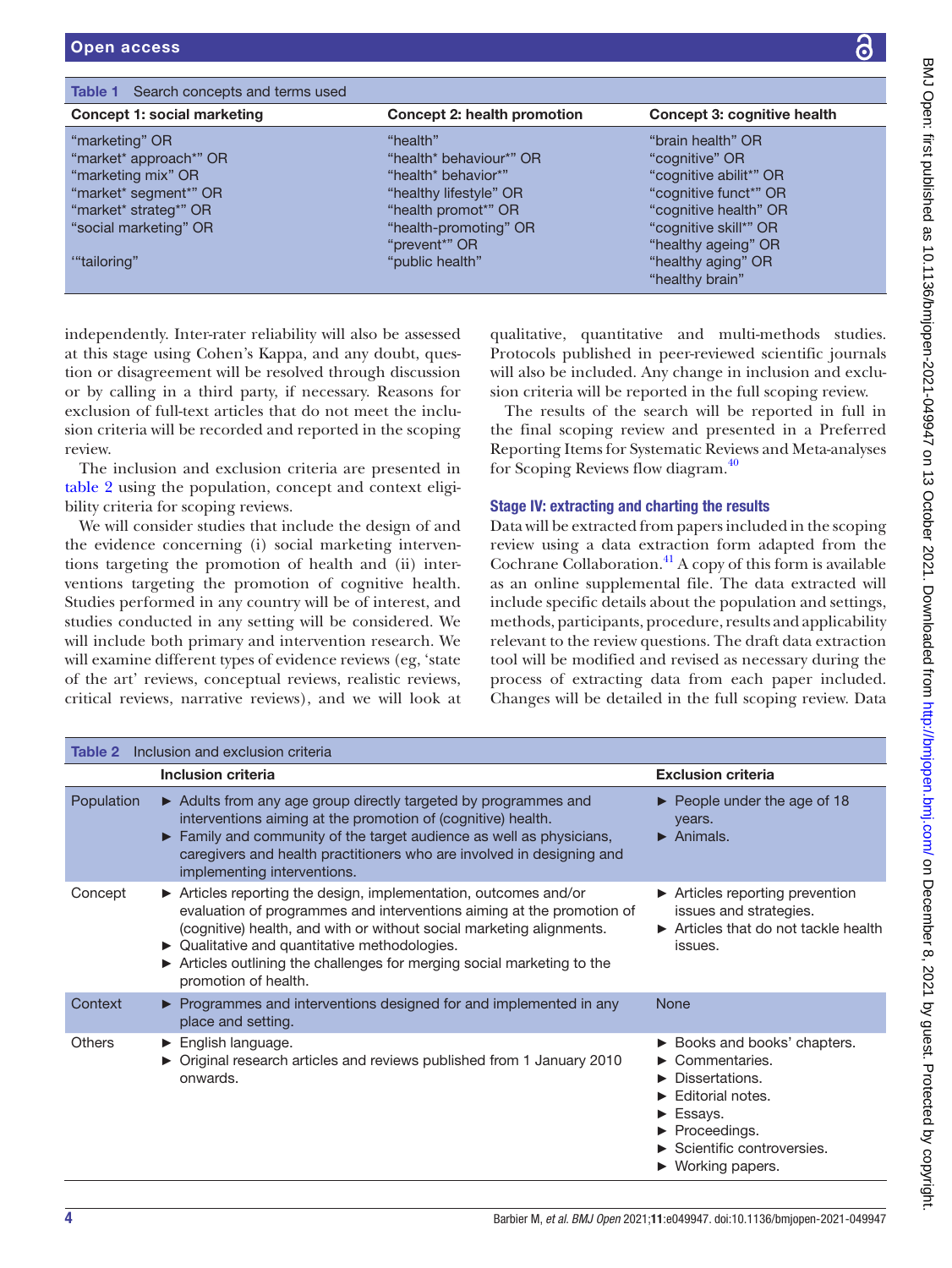will be extracted by two independent reviewers (MB and CS). Inter-rater reliability will be assessed using Cohen's Kappa statistic. Any disagreements that arise between the reviewers will be resolved through discussion and will be submitted to a third person if consensus cannot be established. Authors of papers will be contacted to request missing or additional data, where required.

In addition, gaps and limitations in the literature identified by the authors from the included articles will be noted carefully.

#### Stage V: collating, summarising and reporting the results

Evidence from the data extracted will be synthesised and reported in seven non-mutually exclusive categories derived from the research questions and purposes of the scoping review: (i) development, (ii) effectiveness, (iii) programmes, (iv) interventions, (v) social marketing for health, (vi) promotion of cognitive health, (vii) challenges.

A narrative synthesis will provide a comprehensive overview of the main findings, gaps and future directions related to the scoping review objectives and questions.

#### ETHICS AND DISSEMINATION

The scoping review will use a rigorous method to systematically search and map the literature on social marketing for health and on the promotion of cognitive health. Only articles published in peer-reviewed scientific journals will be included. Therefore, ethics approval will not be required for conducting this scoping review. At the international level, results from the full review will be disseminated in a peer-reviewed scientific journal to maximise their impact. At the national level, results will be disseminated with key stakeholders (healthcare providers and policy-makers) working in the fields of social marketing for health and of the promotion of (cognitive) health. This scoping review will be an important step towards research and practice on the promotion of cognitive health.

Correction notice This article has been corrected since it first published. Supplementary file has been updated.

Contributors MB: coordinated and conceptualised the project; ran a pilot test and developed the search strategy; developed the project methodology and initiated the first draft of the manuscript. CS: conceptualised the project; ran a pilot test and developed the search strategy. AK and CF: provided analytical and practical inputs for the implementation of active ageing policies in societies and healthcare settings. J-PS and CV: contributed to conceptualising the project. AK, CF, J-PS and CV: reviewed and commented on the manuscript.

Competing interests None declared.

Patient consent for publication Not applicable.

Provenance and peer review Not commissioned; externally peer reviewed.

Supplemental material This content has been supplied by the author(s). It has not been vetted by BMJ Publishing Group Limited (BMJ) and may not have been peer-reviewed. Any opinions or recommendations discussed are solely those of the author(s) and are not endorsed by BMJ. BMJ disclaims all liability and responsibility arising from any reliance placed on the content. Where the content includes any translated material, BMJ does not warrant the accuracy and reliability of the translations (including but not limited to local regulations, clinical guidelines,

terminology, drug names and drug dosages), and is not responsible for any error and/or omissions arising from translation and adaptation or otherwise.

Open access This is an open access article distributed in accordance with the Creative Commons Attribution 4.0 Unported (CC BY 4.0) license, which permits others to copy, redistribute, remix, transform and build upon this work for any purpose, provided the original work is properly cited, a link to the licence is given, and indication of whether changes were made. See: [https://creativecommons.org/](https://creativecommons.org/licenses/by/4.0/) [licenses/by/4.0/](https://creativecommons.org/licenses/by/4.0/).

#### ORCID iD

Mathilde Barbier <http://orcid.org/0000-0002-4425-5705>

#### <span id="page-4-0"></span>**REFERENCES**

- 1 United Nations. World population ageing 2020 highlights. Available: [https://www.un.org/development/desa/pd/sites/www.un.org.](https://www.un.org/development/desa/pd/sites/www.un.org.development.desa.pd/files/files/documents/2020/Sep/un_pop_2020_pf_ageing_10_key_messages.pdf) [development.desa.pd/files/files/documents/2020/Sep/un\\_pop\\_2020\\_](https://www.un.org/development/desa/pd/sites/www.un.org.development.desa.pd/files/files/documents/2020/Sep/un_pop_2020_pf_ageing_10_key_messages.pdf) [pf\\_ageing\\_10\\_key\\_messages.pdf](https://www.un.org/development/desa/pd/sites/www.un.org.development.desa.pd/files/files/documents/2020/Sep/un_pop_2020_pf_ageing_10_key_messages.pdf) [Accessed 27 Oct 2020].
- <span id="page-4-1"></span>2 Alzheimer Association. Causes and risk factors for alzheimer's disease, 2020. Available: [https://www.alz.org/alzheimers-dementia/](https://www.alz.org/alzheimers-dementia/what-is-alzheimers/causes-and-risk-factors) [what-is-alzheimers/causes-and-risk-factors](https://www.alz.org/alzheimers-dementia/what-is-alzheimers/causes-and-risk-factors) [Accessed 27 Oct 2020].
- <span id="page-4-2"></span>3 Martin Prince A, Wimo A, Guerchet M. World Alzheimer report 2015 the global impact of dementia an analysis of prevalence, incidence, cost and trends. Available: [file:///C:/Users/mathilde.barbier/](file:///C:/Users/mathilde.barbier/Downloads/WorldAlzheimerReport2015.pdf) [Downloads/WorldAlzheimerReport2015.pdf](file:///C:/Users/mathilde.barbier/Downloads/WorldAlzheimerReport2015.pdf) [Accessed 25 Jan 2021].
- <span id="page-4-3"></span>4 Fink HA, Jutkowitz E, McCarten JR, *et al*. Pharmacologic interventions to prevent cognitive decline, mild cognitive impairment, and clinical Alzheimer-type dementia: a systematic review. *[Ann Intern](http://dx.doi.org/10.7326/M17-1529)  [Med](http://dx.doi.org/10.7326/M17-1529)* 2018;168:39–51.
- <span id="page-4-4"></span>5 Arvanitakis Z, Shah RC, Bennett DA. Diagnosis and management of dementia: review. *[JAMA](http://dx.doi.org/10.1001/jama.2019.4782)* 2019;322:1589.
- <span id="page-4-5"></span>6 Gareri P, Cotroneo AM, Orsitto G, *et al*. The CITIMEM study: a pilot study. optimizing pharmacological treatment in dementia. *[Arch](http://dx.doi.org/10.1016/j.archger.2020.104073)  [Gerontol Geriatr](http://dx.doi.org/10.1016/j.archger.2020.104073)* 2020;89:104073.
- <span id="page-4-6"></span>7 National Institute on Aging. Cognitive health and older adults. Available: [https://www.nia.nih.gov/health/cognitive-health-and-older](https://www.nia.nih.gov/health/cognitive-health-and-older-adults)[adults](https://www.nia.nih.gov/health/cognitive-health-and-older-adults) [Accessed 10 Aug 2021].
- <span id="page-4-7"></span>8 World Health Organization. Health promotion. Available: [https://www.](https://www.who.int/westernpacific/about/how-wework/programmes/health-promotion) [who.int/westernpacific/about/how-wework/programmes/health](https://www.who.int/westernpacific/about/how-wework/programmes/health-promotion)[promotion](https://www.who.int/westernpacific/about/how-wework/programmes/health-promotion) [Accessed 10 Aug 2021].
- <span id="page-4-8"></span>9 Peters R, Booth A, Rockwood K, *et al*. Combining modifiable risk factors and risk of dementia: a systematic review and meta-analysis. *[BMJ Open](http://dx.doi.org/10.1136/bmjopen-2018-022846)* 2019;9:e022846.
- <span id="page-4-9"></span>10 World Health Organization. Adopting a healthy lifestyle helps reduce the risk of dementia. Available: [https://www.who.int/news/item/](https://www.who.int/news/item/14-05-2019-adopting-a-healthy-lifestyle-helps-reduce-the-risk-of-dementia) [14-05-2019-adopting-a-healthy-lifestyle-helps-reduce-the-risk-of](https://www.who.int/news/item/14-05-2019-adopting-a-healthy-lifestyle-helps-reduce-the-risk-of-dementia)[dementia](https://www.who.int/news/item/14-05-2019-adopting-a-healthy-lifestyle-helps-reduce-the-risk-of-dementia) [Accessed 25 Jan 2021].
- <span id="page-4-10"></span>11 Smart CM, Karr JE, Areshenkoff CN, *et al*. Non-Pharmacologic interventions for older adults with subjective cognitive decline: systematic review, meta-analysis, and preliminary recommendations. *[Neuropsychol Rev](http://dx.doi.org/10.1007/s11065-017-9342-8)* 2017;27:245–57.
- <span id="page-4-11"></span>12 Silva R, Bobrowicz-Campos E, Cardoso D, *et al*. Effects of caregiver-provided individual cognitive interventions on cognition, social functioning and quality of life in older adults with major neurocognitive disorders: a systematic review. *[JBI Evid Synth](http://dx.doi.org/10.11124/JBISRIR-D-19-00125)* 2020;18:743–806.
- <span id="page-4-12"></span>13 Tennstedt SL, Unverzagt FW. The active study. *[J Aging Health](http://dx.doi.org/10.1177/0898264313518133)* 2013;25:3S–20.
- <span id="page-4-13"></span>14 Ware C, Damnee S, Djabelkhir L, *et al*. Maintaining cognitive functioning in healthy seniors with a technology-based foreign language program: a pilot feasibility study. *[Front Aging Neurosci](http://dx.doi.org/10.3389/fnagi.2017.00042)* 2017;9:42.
- <span id="page-4-14"></span>15 Maselli M, Fiorini L, Cecchi F, *et al*. Can physical and cognitive training based on episodic memory be combined in a new protocol for daily training? *[Aging Clin Exp Res](http://dx.doi.org/10.1007/s40520-018-1107-6)* 2019;31:1615–23.
- <span id="page-4-15"></span>16 Vanoh D, Ishak IH, Shahar S, *et al*. Development and assessment of a web-based intervention for educating older people on strategies promoting healthy cognition. *[Clin Interv Aging](http://dx.doi.org/10.2147/CIA.S157324)* 2018;13:1787–98.
- <span id="page-4-16"></span>17 Bae S, Lee S, Lee S, *et al*. The effect of a multicomponent intervention to promote community activity on cognitive function in older adults with mild cognitive impairment: a randomized controlled trial. *[Complement Ther Med](http://dx.doi.org/10.1016/j.ctim.2018.11.011)* 2019;42:164–9.
- 18 Kalbe E, Roheger M, Paluszak K, *et al*. Effects of a cognitive training with and without additional physical activity in healthy older adults: a follow-up 1 year after a randomized controlled trial. *[Front Aging](http://dx.doi.org/10.3389/fnagi.2018.00407)  [Neurosci](http://dx.doi.org/10.3389/fnagi.2018.00407)* 2018;10:407.
- <span id="page-4-17"></span>19 Blazer DG, Yaffe K, Liverman CT. *Cognitive aging: Progress in understanding and opportunities for action*. Washington, DC: The National Academies Press, 2015.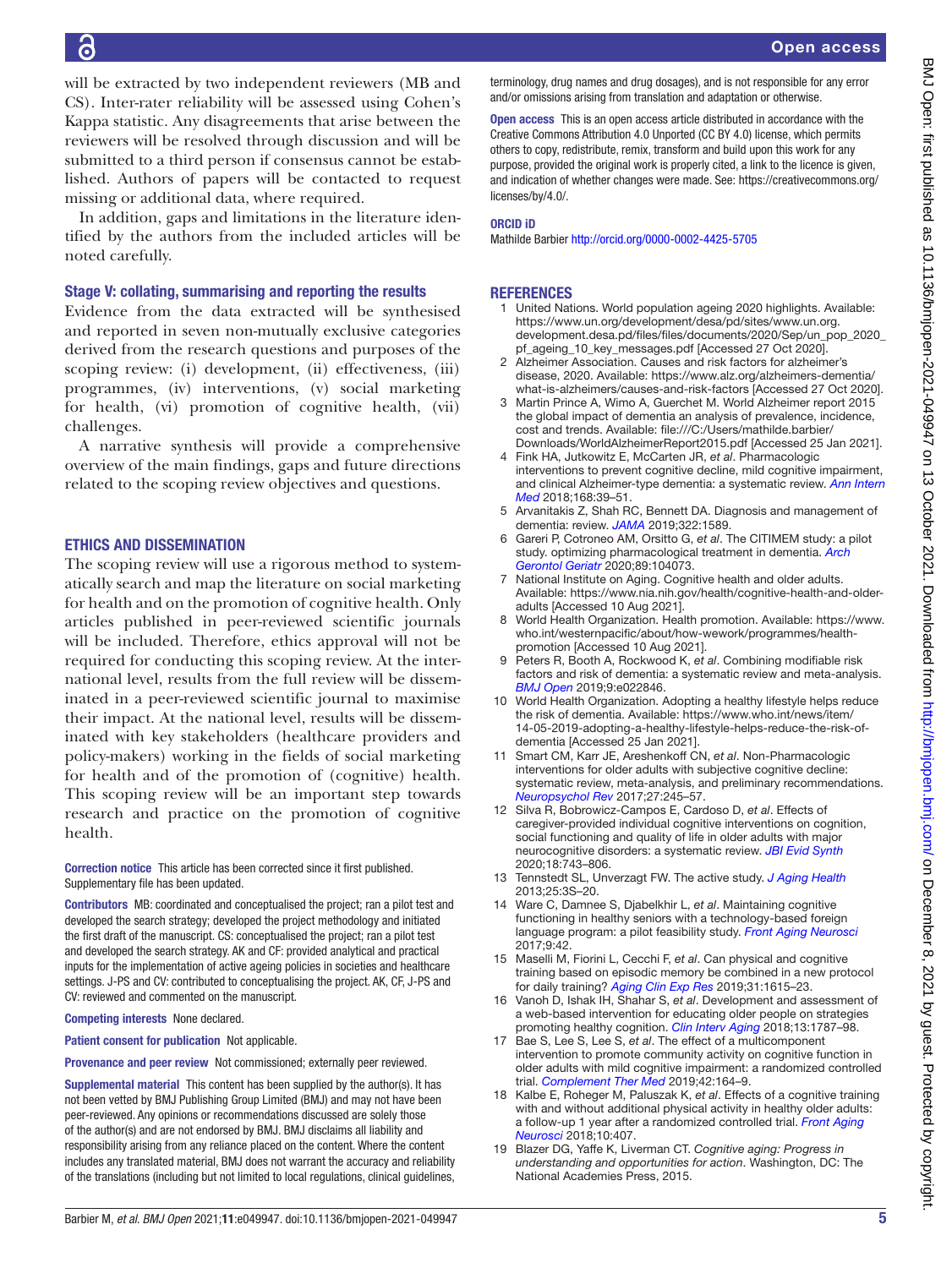### Open access

- <span id="page-5-0"></span>20 Massuda A, Titton C, Moysés ST. Exploring challenges, threats and innovations in global health promotion. *[Health Promot Int](http://dx.doi.org/10.1093/heapro/daz008)* 2019;34:i37–45.
- <span id="page-5-1"></span>21 Wold B, Mittelmark MB. Health-promotion research over three decades: the social-ecological model and challenges in implementation of interventions. *[Scand J Public Health](http://dx.doi.org/10.1177/1403494817743893)* 2018;46:20–6.
- <span id="page-5-2"></span>22 Da Silva EC, Mazzon JA. Developing social marketing plan for health promotion. *[International Journal of Public Administration](http://dx.doi.org/10.1080/01900692.2015.1023447)* 2016;39:577–86.
- 23 Firestone R, Rowe CJ, Modi SN, *et al*. The effectiveness of social marketing in global health: a systematic review. *[Health Policy Plan](http://dx.doi.org/10.1093/heapol/czw088)* 2017;32:110–24.
- 24 Chin JH, Mansori S. Social marketing and public health: a literature review. *Journal of Marketing Management and Consumer Behavior* 2018;2:48–66.
- <span id="page-5-3"></span>25 Gordon R. Critical social marketing: definition, application and domain. *[J Soc Mark](http://dx.doi.org/10.1108/20426761111141850)* 2011;1:82–99.
- <span id="page-5-4"></span>26 Bernhardt JM. Improving health through health marketing. *[Prev](http://www.ncbi.nlm.nih.gov/pubmed/16776874)  [Chronic Dis](http://www.ncbi.nlm.nih.gov/pubmed/16776874)* 2006;3:A73.
- <span id="page-5-5"></span>27 Donovan R, Henley N. *Principles and Practice of Social Marketing: An International Perspective*. Cambridge, UK: Cambridge University Press, 2010.
- <span id="page-5-6"></span>28 Chong JL, Lim KK, Matchar DB. Population segmentation based on healthcare needs: a systematic review. *[Syst Rev](http://dx.doi.org/10.1186/s13643-019-1105-6)* 2019;8:1–11.
- <span id="page-5-7"></span>29 Bai Y, Wong CL, He X, *et al*. Effectiveness of tailored communication intervention in increasing colonoscopy screening rates amongst firstdegree relatives of individuals with colorectal cancer: a systematic review and meta-analysis. *[Int J Nurs Stud](http://dx.doi.org/10.1016/j.ijnurstu.2019.103397)* 2020;101:103397.
- <span id="page-5-8"></span>30 Lloyd-Williams F, Bromley H, Orton L, *et al*. Smorgasbord or symphony? assessing public health nutrition policies across 30

European countries using a novel framework. *[BMC Public Health](http://dx.doi.org/10.1186/1471-2458-14-1195)* 2014;14:1–20.

- <span id="page-5-9"></span>31 Goethals L, Barth N, Hupin D. Social marketing interventions to promote physical activity among 60 years and older: a systematic review of the literature. *[BMC Public Health](http://dx.doi.org/10.1186/s12889-020-09386-x)* 2020;20:1–11.
- <span id="page-5-10"></span>32 Michie S, Atkins L, West R. *The behaviour change wheel: a guide to designing interventions*. London, UK: Silverback Publishing, 2014. 33 Peters MDJ, Godfrey CM, Khalil H, *et al*. Guidance for conducting
- <span id="page-5-11"></span>systematic scoping reviews. *[Int J Evid Based Healthc](http://dx.doi.org/10.1097/XEB.0000000000000050)* 2015;13:141–6. 34 Levac D, Colquhoun H, O'Brien KK. Scoping studies: advancing the
- <span id="page-5-13"></span><span id="page-5-12"></span>methodology. *[Implement Sci](http://dx.doi.org/10.1186/1748-5908-5-69)* 2010;5:69. 35 Munn Z, Peters MDJ, Stern C, *et al*. Systematic review or scoping review? Guidance for authors when choosing between a systematic or scoping review approach. *[BMC Med Res Methodol](http://dx.doi.org/10.1186/s12874-018-0611-x)* 2018;18:1–7.
- <span id="page-5-14"></span>36 Arksey H, O'Malley L. Scoping studies: towards a methodological framework. *[Int J Soc Res Methodol](http://dx.doi.org/10.1080/1364557032000119616)* 2005;8:19–32.
- 37 Grant MJ, Booth A. A typology of reviews: an analysis of 14 review types and associated methodologies. *[Health Info Libr J](http://dx.doi.org/10.1111/j.1471-1842.2009.00848.x)* 2009;26:91–108.
- <span id="page-5-15"></span>38 Lockwood C, Dos Santos KB, Pap R. Practical guidance for knowledge synthesis: Scoping review methods. *[Asian Nurs Res](http://dx.doi.org/10.1016/j.anr.2019.11.002)* 2019;13:287–94.
- <span id="page-5-16"></span>Peters MDJ, Godfrey C, McInerney P. Chapter 11: scoping reviews. In: Aromataris E, Munn Z, eds. *Joanna briggs institute reviewer's manual*. Adelaide, AU: The Joanna Briggs Institute, 2017.
- <span id="page-5-17"></span>40 Tricco AC, Lillie E, Zarin W, *et al*. PRISMA extension for scoping reviews (PRISMA-ScR): checklist and explanation. *[Ann Intern Med](http://dx.doi.org/10.7326/M18-0850)* 2018;169:467–73.
- <span id="page-5-18"></span>41 Cochrane. Data collection form for intervention reviews for RCTs and non-RCTs. Available: [https://dplp.cochrane.org/data-extraction](https://dplp.cochrane.org/data-extraction-forms)[forms](https://dplp.cochrane.org/data-extraction-forms) [Accessed 19 Nov 2020].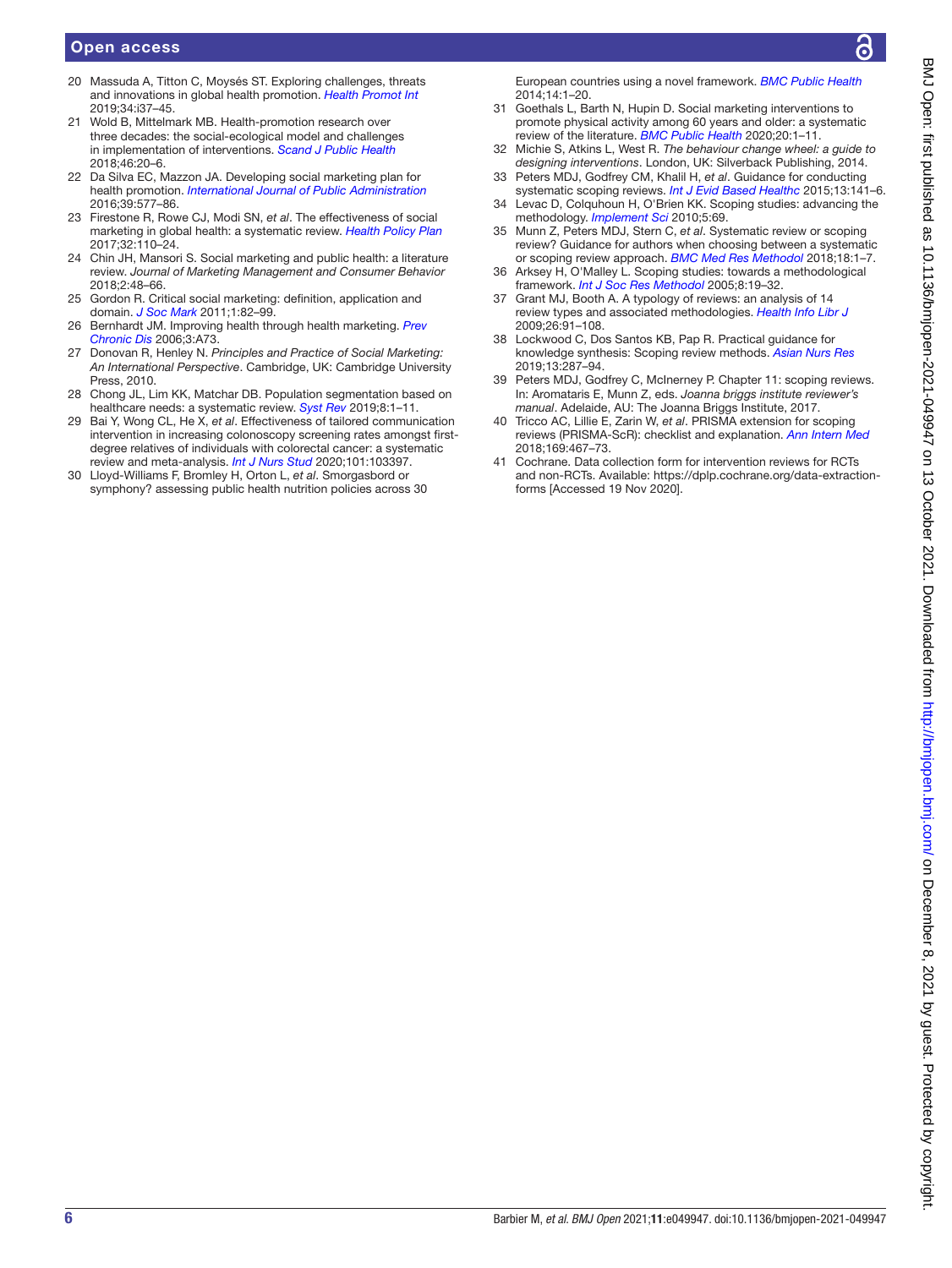# **Data extraction instrument**

# A. General Information

| 1. Date form completed<br>$\frac{dd}{mm}/\frac{wy}{y}$                              |  |
|-------------------------------------------------------------------------------------|--|
| 2. Name/ID of person extracting<br>data                                             |  |
| 3. Report title<br>(title of paper/abstract/report<br>that data are extracted from) |  |
| 4. Report ID<br>(if there are multiple reports of this<br>study)                    |  |
| 5. Reference details                                                                |  |
| 6. Report author contact details                                                    |  |
| 7. Publication type<br>(e.g. full report, abstract, letter)                         |  |
| 8. Study funding source<br>(including role of funders)                              |  |
| 9. Possible conflicts of interest<br>(for study authors)                            |  |
| 10. Notes:                                                                          |  |

# **B.** Eligibility

| <b>Study</b>                 | <b>Review Inclusion Criteria</b>                                                    |                    | <b>Location in text</b> |
|------------------------------|-------------------------------------------------------------------------------------|--------------------|-------------------------|
| <b>Characteristics</b>       | (Consider inclusion criteria for each characteristic as<br>defined in the Protocol) | Yes/No/<br>Unclear | (pg/fig/table)          |
| 11. Type of study            | Design (specify):                                                                   | 1.1.1              |                         |
| 12. Participants             |                                                                                     | $\cdots$           |                         |
| 13. Types of<br>intervention |                                                                                     | 1.1.1              |                         |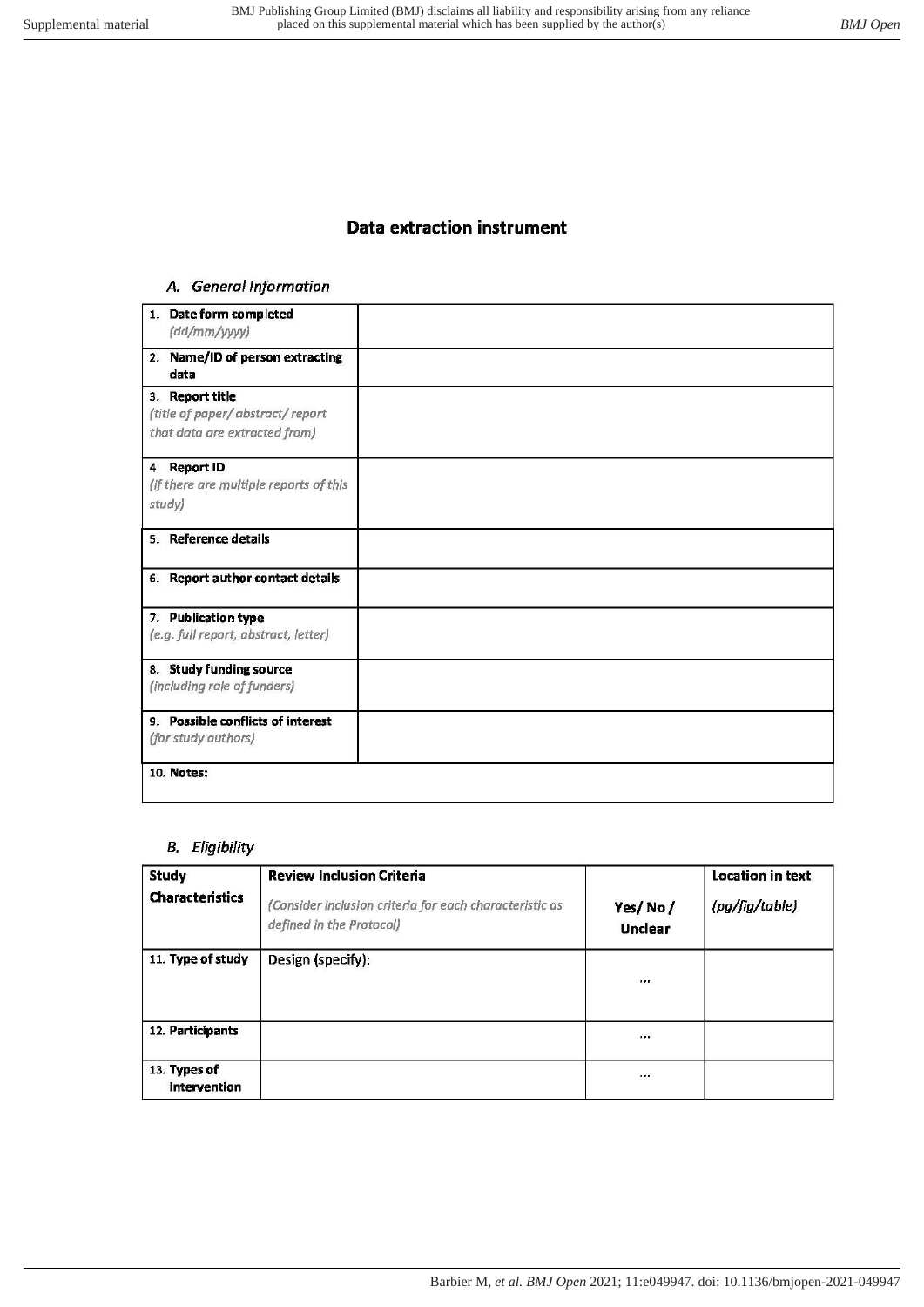# **Data extraction instrument**

# *A. General Information*

| 1. Date form completed<br>(dd/mm/yyyy)                                              |  |
|-------------------------------------------------------------------------------------|--|
| 2. Name/ID of person extracting<br>data                                             |  |
| 3. Report title<br>(title of paper/abstract/report<br>that data are extracted from) |  |
| 4. Report ID<br>(if there are multiple reports of this<br>study)                    |  |
| 5. Reference details                                                                |  |
| 6. Report author contact details                                                    |  |
| 7. Publication type<br>(e.g. full report, abstract, letter)                         |  |
| 8. Study funding source<br>(including role of funders)                              |  |
| 9. Possible conflicts of interest<br>(for study authors)                            |  |
| 10. Notes:                                                                          |  |

# *B. Eligibility*

| <b>Study</b>                 | <b>Review Inclusion Criteria</b>                                                    |                           | <b>Location in text</b> |
|------------------------------|-------------------------------------------------------------------------------------|---------------------------|-------------------------|
| <b>Characteristics</b>       | (Consider inclusion criteria for each characteristic as<br>defined in the Protocol) | Yes/No/<br><b>Unclear</b> | (pg/fig/table)          |
| 11. Type of study            | Design (specify):                                                                   |                           |                         |
| 12. Participants             |                                                                                     |                           |                         |
| 13. Types of<br>intervention |                                                                                     |                           |                         |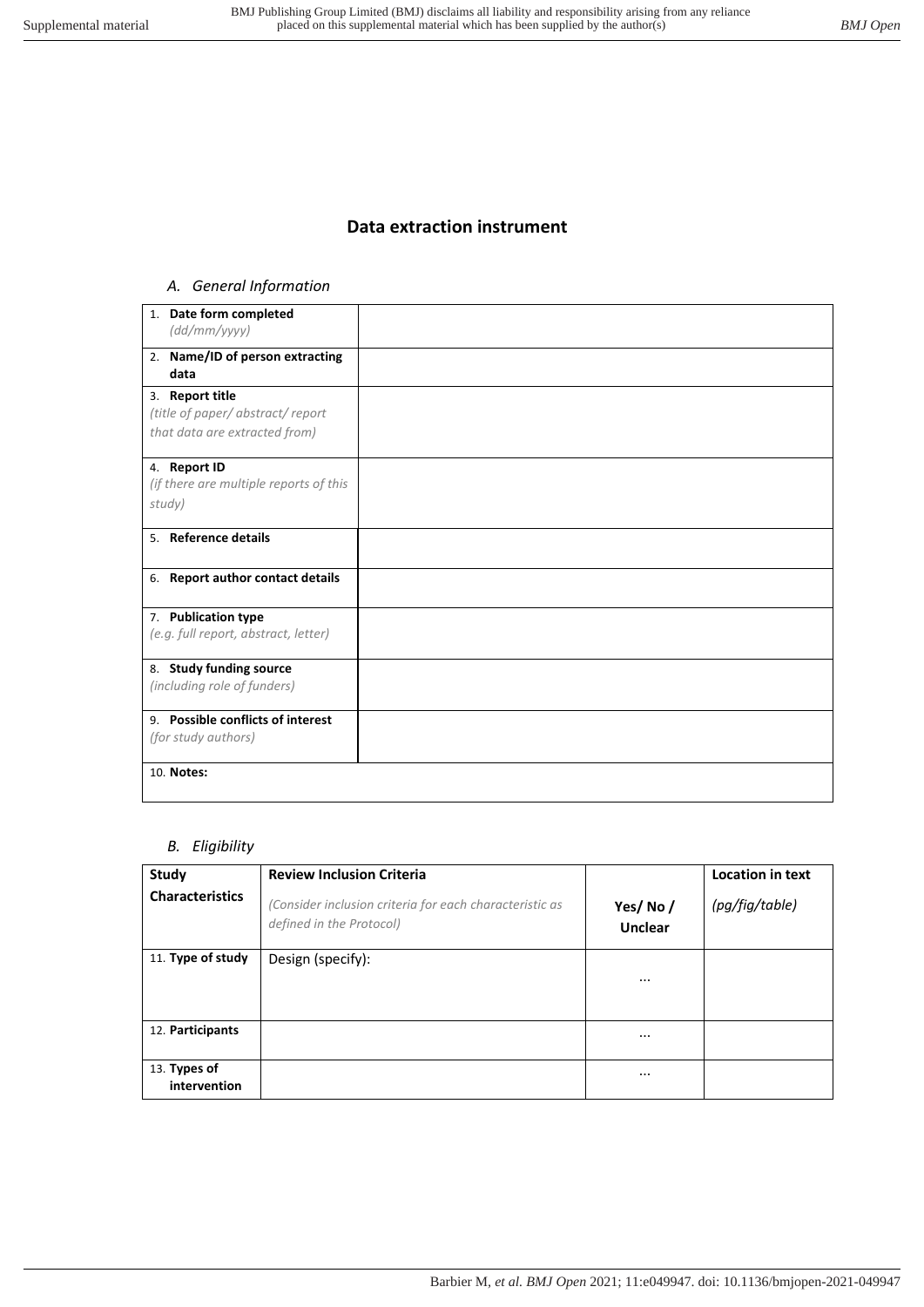| <b>Study</b>                | <b>Review Inclusion Criteria</b>                                                    |                           | <b>Location in text</b> |
|-----------------------------|-------------------------------------------------------------------------------------|---------------------------|-------------------------|
| <b>Characteristics</b>      | (Consider inclusion criteria for each characteristic as<br>defined in the Protocol) | Yes/No/<br><b>Unclear</b> | (pg/fig/table)          |
| 14. Types of<br>outcome     |                                                                                     | $\cdots$                  |                         |
| measures                    |                                                                                     |                           |                         |
| 15. Decision:               | $\cdots$                                                                            |                           |                         |
| 16. Reason for<br>exclusion |                                                                                     |                           |                         |
| 17. Notes:                  |                                                                                     |                           |                         |

# **DO NOT PROCEED IF STUDY EXCLUDED FROM REVIEW**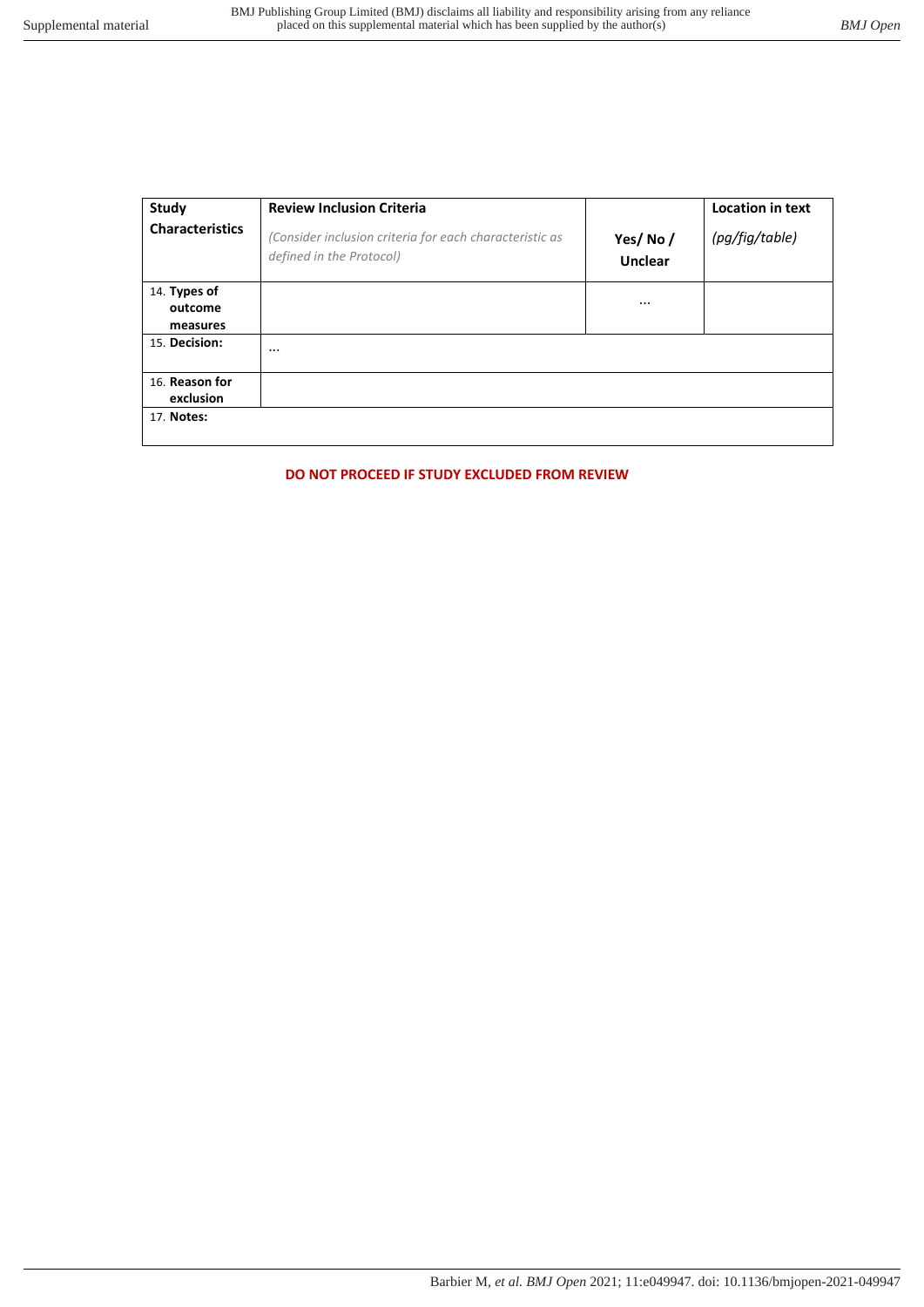# *C. Population and setting*

|                                                             | <b>Description</b>                                                                                 | <b>Location in text</b> |
|-------------------------------------------------------------|----------------------------------------------------------------------------------------------------|-------------------------|
|                                                             | (Include comparative information for each group (i.e. intervention and<br>controls) if applicable) | (pg/fig/table)          |
| 18. Population                                              |                                                                                                    |                         |
| description<br>(from which study<br>participants are drawn) |                                                                                                    |                         |
| 19. Setting<br>(including location and                      |                                                                                                    |                         |
| social context)                                             |                                                                                                    |                         |
| 20. Inclusion criteria                                      |                                                                                                    |                         |
| 21. Exclusion criteria                                      |                                                                                                    |                         |
| 22. Method(s) of<br>recruitment of<br>participants          |                                                                                                    |                         |
| 23. Notes:                                                  |                                                                                                    |                         |

### *D. Methods*

|                                  | Descriptions as stated in report/paper | <b>Location in text</b> |
|----------------------------------|----------------------------------------|-------------------------|
|                                  |                                        | (pg/fig/table)          |
| 24. Aim of study                 |                                        |                         |
| 25. Design                       |                                        |                         |
| (e.g. RCT, non-RCT, etc.)        |                                        |                         |
| 26. Unit of allocation           |                                        |                         |
| (by individuals, cluster/        |                                        |                         |
| groups or body parts)            |                                        |                         |
| 27. Start date                   |                                        |                         |
| 28. End date                     |                                        |                         |
| 29. Duration of<br>participation |                                        |                         |
| (from recruitment to last        |                                        |                         |
| follow-up)                       |                                        |                         |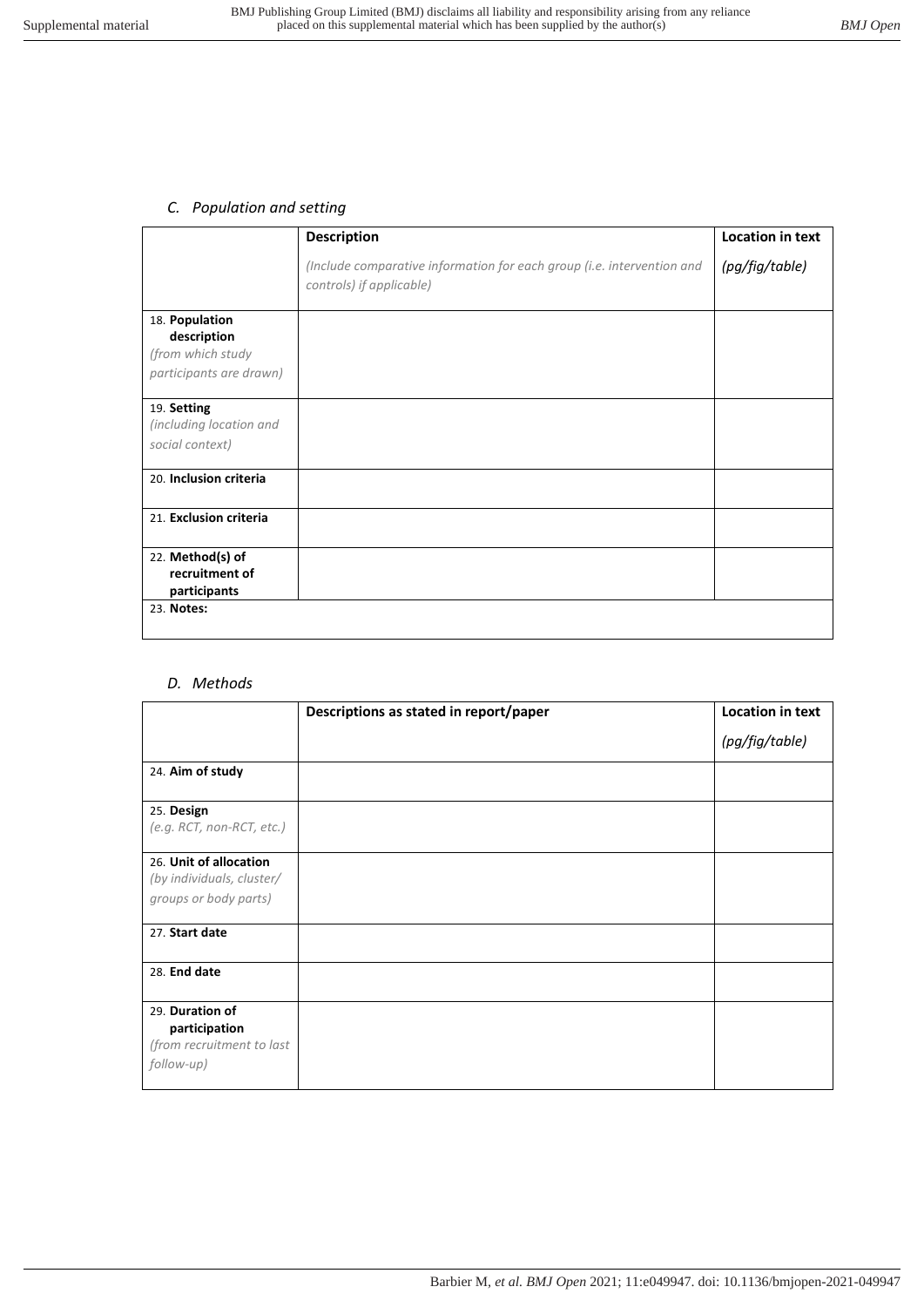| 30. Notes: |  |  |  |
|------------|--|--|--|
|            |  |  |  |

# *E. Risk of Bias assessment*

| Domain <sup>1</sup>     | <b>Risk of bias</b> | <b>Support for</b> | <b>Location in text</b> |
|-------------------------|---------------------|--------------------|-------------------------|
|                         | Low/ High/Unclear   | judgement          | (pg/fig/table)          |
| 31.                     | $\cdots$            |                    |                         |
| 32.                     | $\cdots$            |                    |                         |
| 33.                     | $\cdots$            |                    |                         |
| 34.                     | $\cdots$            |                    |                         |
| (expend rows as needed) | $\cdots$            |                    |                         |
| 35. Notes:              |                     |                    |                         |

# *F. Participants*

 $\overline{a}$ 

|                                                 | Description as stated in report/paper                                                | <b>Location in text</b> |
|-------------------------------------------------|--------------------------------------------------------------------------------------|-------------------------|
|                                                 |                                                                                      | (pg/fig/table)          |
| 36. Total pop. at start of<br>study             |                                                                                      |                         |
| 37. Withdrawals and<br>exclusions               |                                                                                      |                         |
| 38. Total participants<br>included in the study |                                                                                      |                         |
|                                                 | (For the following sections, from 39 to 43, consider only the participants included) |                         |
| 39. Age                                         |                                                                                      |                         |

<sup>1</sup> For randomised studies, see Chapter 23.1.2 of the Cochrane Handbook: *[https://training.cochrane.org/handbook/current/chapter-23#\\_Ref529610397](https://training.cochrane.org/handbook/current/chapter-23#_Ref529610397)*

*For non-randomised studies, see Chapter 24.5 of the Cochrane Handbook: <https://training.cochrane.org/handbook/current/chapter-24#section-24-5>*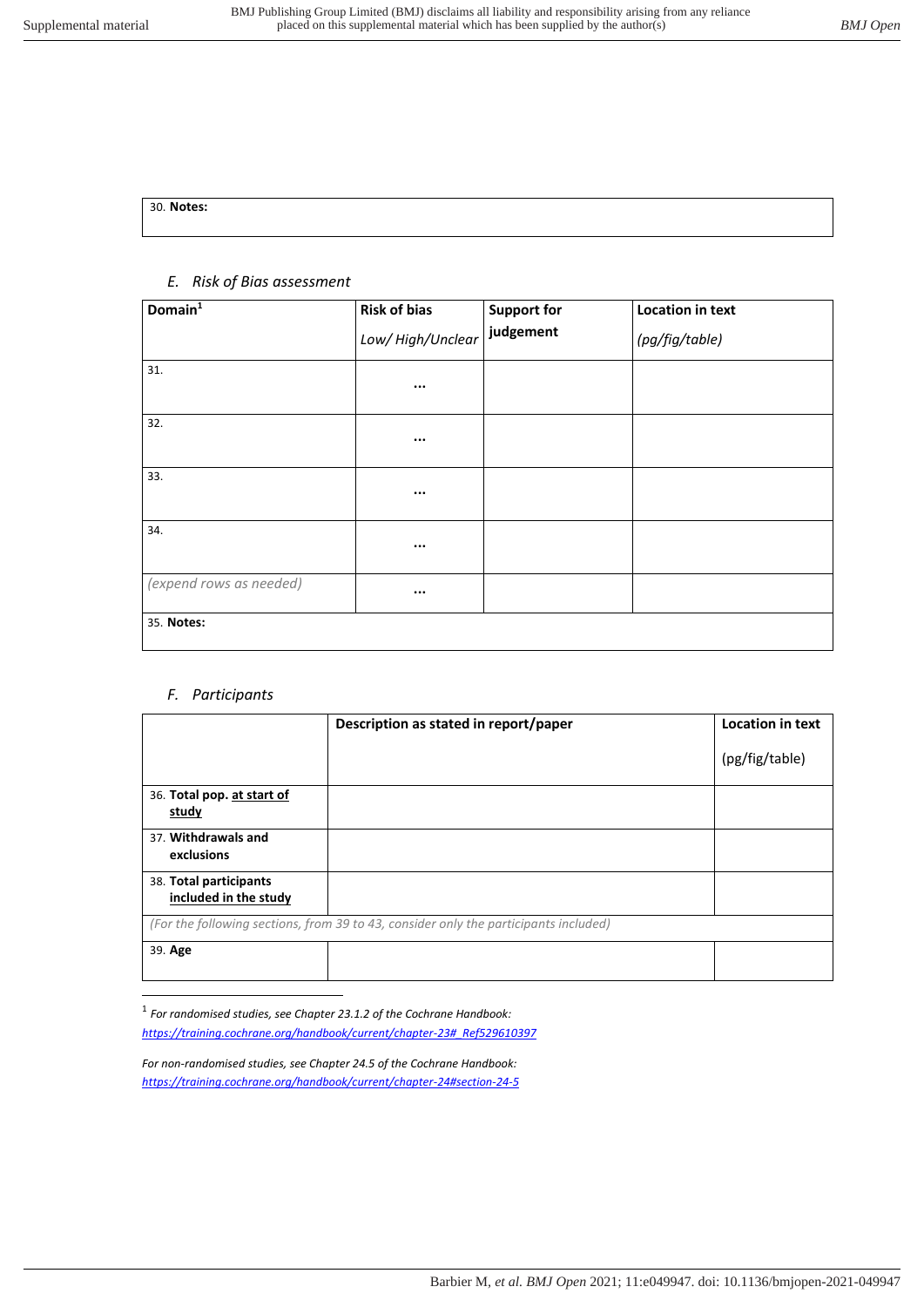|                                                                                                                    | Description as stated in report/paper | <b>Location in text</b> |
|--------------------------------------------------------------------------------------------------------------------|---------------------------------------|-------------------------|
|                                                                                                                    |                                       | (pg/fig/table)          |
| 40. Sex                                                                                                            |                                       |                         |
| 41. Race/Ethnicity                                                                                                 |                                       |                         |
| 42. Other relevant<br>sociodemographics                                                                            |                                       |                         |
| 43. Other relevant<br>characteristics in relation<br>to the study/intervention<br>(e.g. knowledge of a<br>disease) |                                       |                         |
| 44. Notes:                                                                                                         |                                       |                         |

# *G. Procedure*

*In case of multiple groups, copy and paste the table for each intervention and comparison group, and title tables as "intervention group 1", "intervention group 2", etc.*

|                                                                                                                                                                        | Description as stated in report/paper | <b>Location in text</b> |
|------------------------------------------------------------------------------------------------------------------------------------------------------------------------|---------------------------------------|-------------------------|
|                                                                                                                                                                        |                                       | (pg/fig/table)          |
| 45. Group name (if<br>applicable)                                                                                                                                      |                                       |                         |
| 46. No. randomised to group<br>(if applicable)                                                                                                                         |                                       |                         |
| 47. Description<br>(include sufficient detail for<br>replication, e.g. content,<br>components, measures,<br>delivery; if applicable,<br>describe the pre-intervention) |                                       |                         |
| 48. Duration                                                                                                                                                           |                                       |                         |
| 49. Timing (if applicable)<br>(e.g. duration of each stage)                                                                                                            |                                       |                         |
| 50. Providers<br>(e.g. no., profession, training,<br>ethnicity etc. if relevant)                                                                                       |                                       |                         |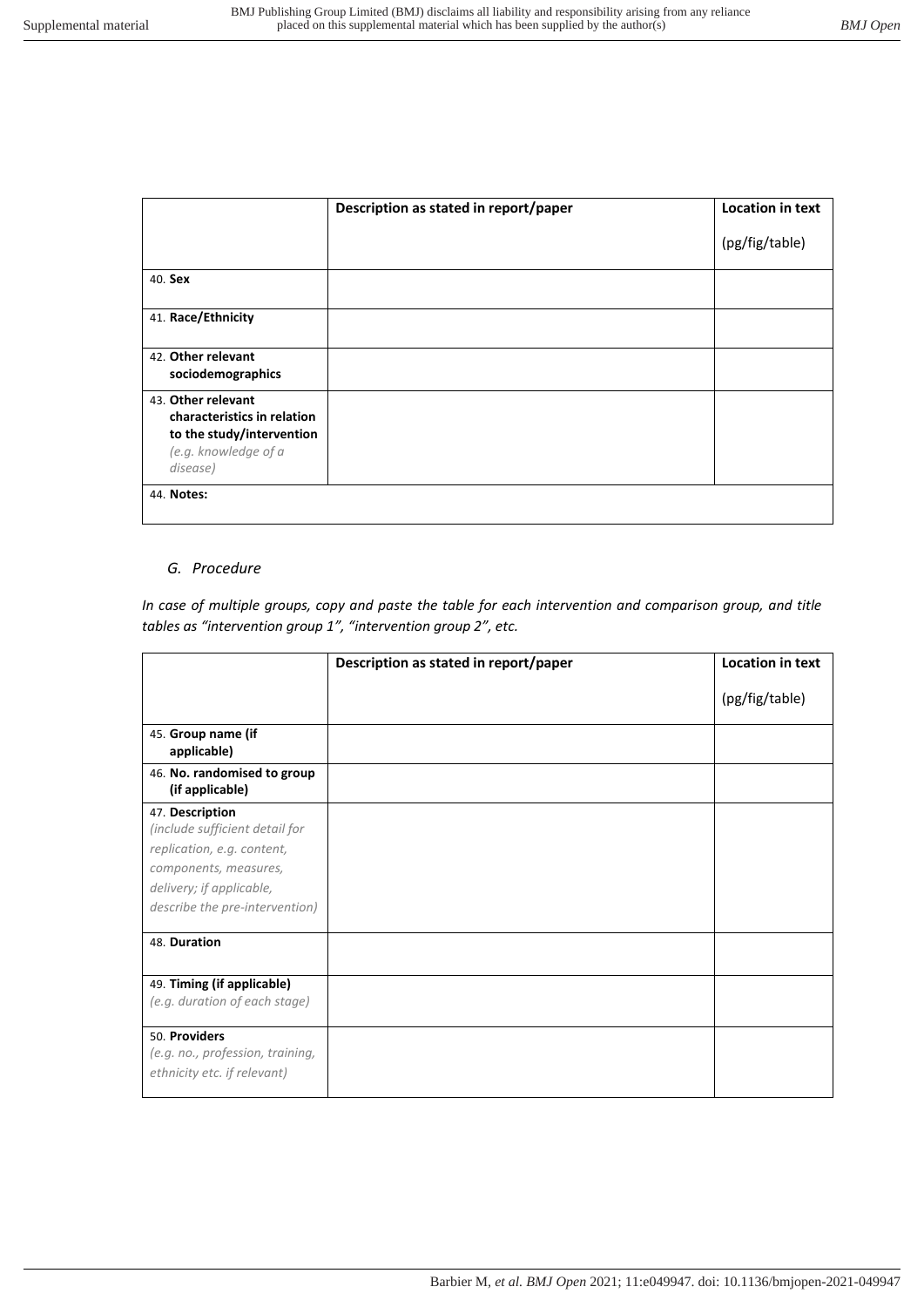|                                                                                                            | Description as stated in report/paper | <b>Location in text</b> |
|------------------------------------------------------------------------------------------------------------|---------------------------------------|-------------------------|
|                                                                                                            |                                       | (pg/fig/table)          |
| 51. Co-interventions (if<br>applicable)                                                                    |                                       |                         |
| 52. Economic variables<br>(i.e. intervention cost,<br>changes in other costs as<br>result of intervention) |                                       |                         |
| 53. Resource requirements to<br>replicate intervention<br>(e.g. staff numbers,<br>equipment)               |                                       |                         |
| 54. Notes:                                                                                                 |                                       |                         |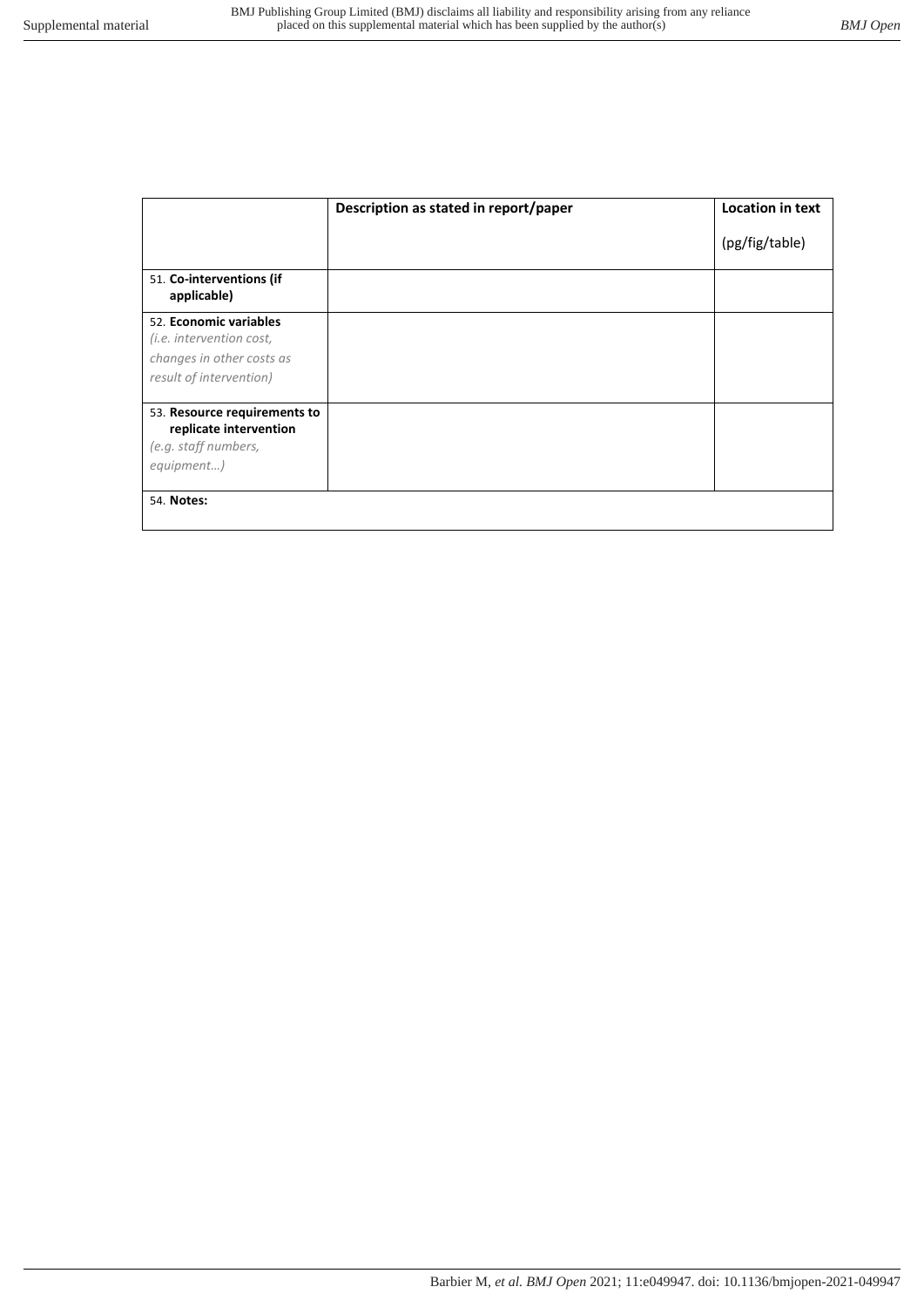### *H. Results*

*If applicable, duplicate the table to present results details for each outcome* 

|                                                                                                                                                                                                                                                                  | Description as stated in report/paper | <b>Location in text</b> |
|------------------------------------------------------------------------------------------------------------------------------------------------------------------------------------------------------------------------------------------------------------------|---------------------------------------|-------------------------|
|                                                                                                                                                                                                                                                                  |                                       | (pg/fig/table)          |
| 55. Outcome                                                                                                                                                                                                                                                      |                                       |                         |
| 56. Subgroup (if applicable)                                                                                                                                                                                                                                     |                                       |                         |
| 57. Time point<br>(specify whether from start<br>or end of intervention)                                                                                                                                                                                         |                                       |                         |
| 58. Results<br>(Note changes from baseline<br>data and provide any<br>statistical relevant details<br>(e.g., means, standard<br>deviations, confidence<br>intervals, exact p-values); at<br>refer<br>least,<br>to the<br>appropriate in-text table or<br>figure) |                                       |                         |
| 59. Mediating variables                                                                                                                                                                                                                                          |                                       |                         |
| 60. Moderating variables<br>(and intermediate<br>results)                                                                                                                                                                                                        |                                       |                         |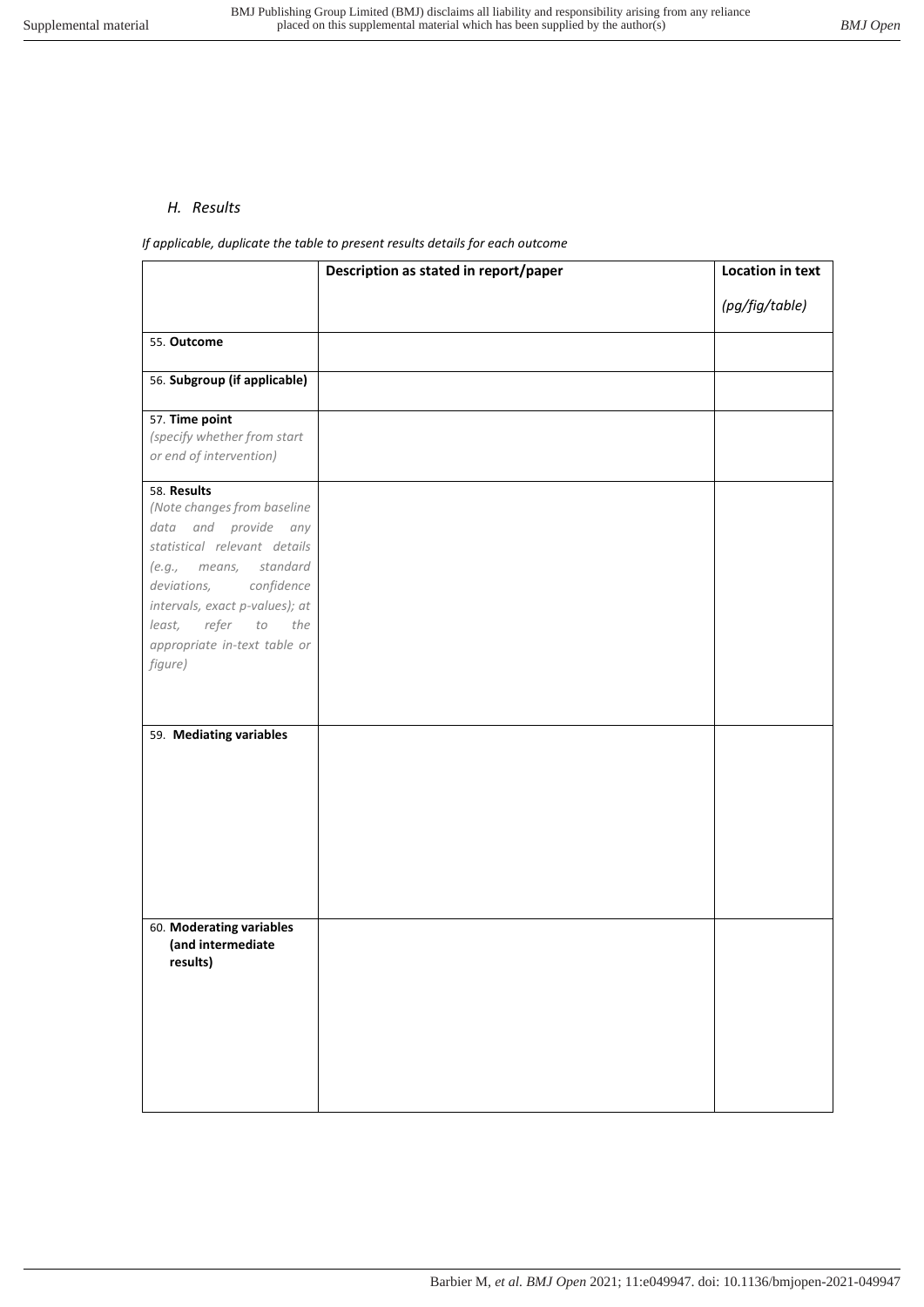|                                                                                                                                                                           | Description as stated in report/paper | <b>Location in text</b> |
|---------------------------------------------------------------------------------------------------------------------------------------------------------------------------|---------------------------------------|-------------------------|
|                                                                                                                                                                           |                                       | (pg/fig/table)          |
| 61. No. missing participants<br>and reasons                                                                                                                               |                                       |                         |
| 62. Unit of analysis<br>(e.g. by individuals, health<br>professional, practice,<br>hospital, community; was<br>the unit of analysis<br>independent from the<br>provider?) |                                       |                         |
| 63. Statistical methods<br>used and<br>appropriateness of<br>these methods<br>(e.g. adjustment for<br>correlation)                                                        |                                       |                         |
| 64. Notes:                                                                                                                                                                |                                       |                         |

*I. Applicability* 

|                                                                                                                                                                                 | Yes/No/Unclear | Notes: |
|---------------------------------------------------------------------------------------------------------------------------------------------------------------------------------|----------------|--------|
| 65. Have important<br>populations been<br>excluded from the study?<br>(consider disadvantaged<br>populations, and possible<br>differences in the<br><i>intervention effect)</i> | $\cdots$       |        |
| 66. Is the intervention likely<br>to be aimed at<br>disadvantaged groups?<br>(e.g. lower socioeconomic<br>groups)                                                               | $\cdots$       |        |
| 67. Does the study directly<br>address the review<br>question?<br>(any issues of partial or<br>indirect applicability)                                                          | $\cdots$       |        |
| 68. Notes:                                                                                                                                                                      |                |        |